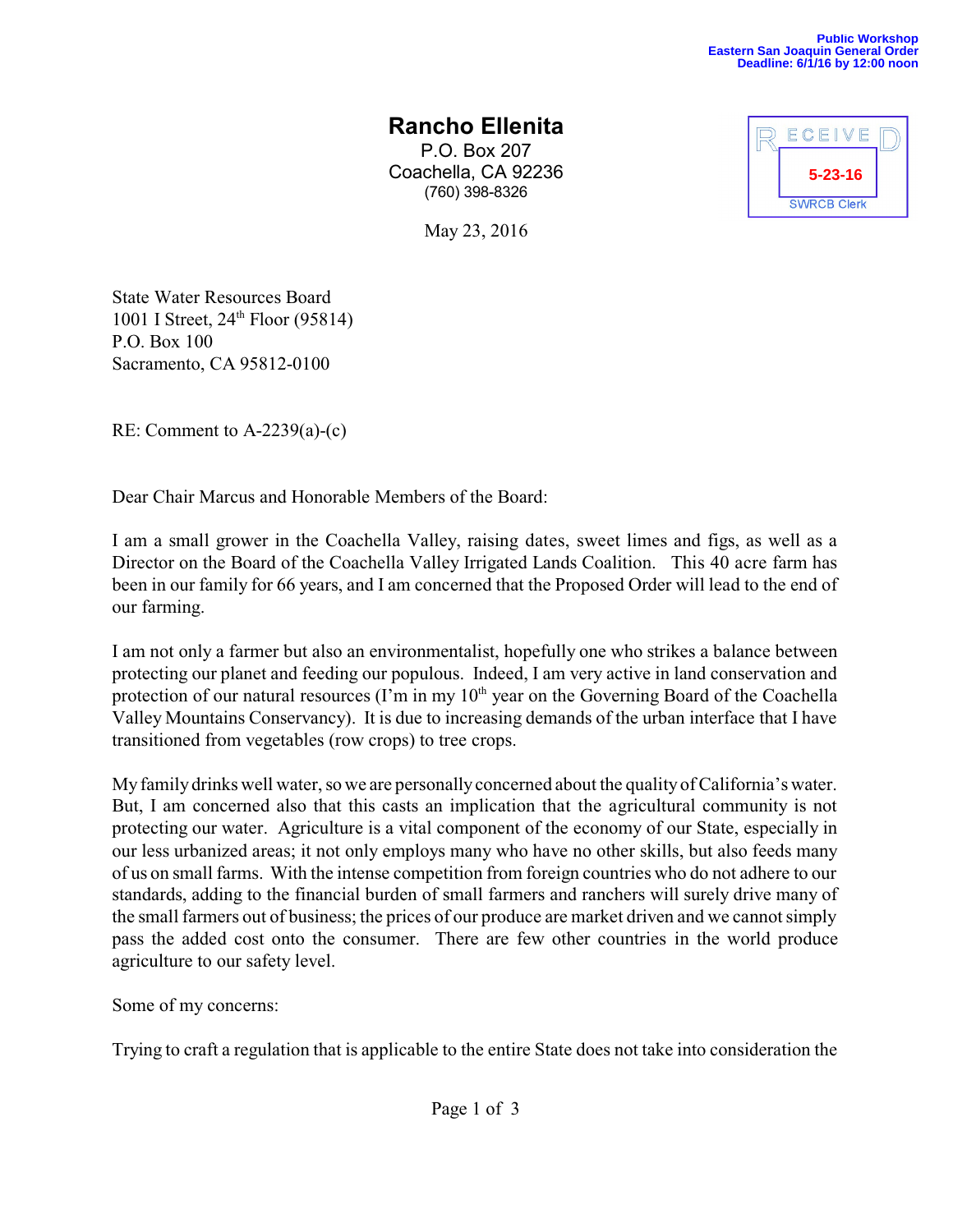## **Rancho Ellenita**

great differences in geology and hydrology throughout the State, as well as the differences in farming methods and crops. In the Coachella Valley, we farm using water from the Coachella Branch of the All American Canal; by federal mandate, we must contain all of our water on our properties, i.e. there is no "tail water." We're in a desert; only in an extreme climate event do we ever have any run-off, and with Climate Change, it is predicted it will only become hotter and drier here.

Due to the geology of the Valley, we actually have two underground water "systems": a perched watertable composed of water that has percolated through the sand, then a clay layer (ancient seabed), and below that an aquifer (source of well water).

Water applied to our farms percolates through the soil (mostly sandy loam). Following World War II and the beginning of canal water delivery, this watertable began to dramatically rise, leading to the installation of underground tile drainage to carry surface water (agriculture, landscaping, domestic, etc.) through multiple pipes to the Coachella Valley Storm Channel (Whitewater River) and eventually the Salton Sea. This percolation through the sand naturally filters the water that reaches the channel. Our Coalition is monitoring that drainage, including its nitrogen content. Since we have not been identified as an "vulnerable" area, the requirement for nitrogen application accounting (reporting of nitrogen applied divided by nitrogen removed (A/R), as well as nitrogen applied minus nitrogen removed (A-R)) and the development of nitrogen removed coefficients, would place an egregious economic burden on our small farmers who are barely surviving financially. Our farm is run by myself (a 68 year old woman) and one full time farm hand (we hire help when we absolutely must); the cost of implementing this reporting would put me out of business.

Additionally, reporting crop yields would be an administrative nightmare: while we can calculate the crops sold, some of the fruit never ripens or rots on the tree; much of that is raked up and sent to the landfill without weighing how much of the material is what (we used to send it to the biowaste composing site, but that was closed down due to complaints from a subdivision built long after it was put into operation). Also, if I am unable to find a buyer for all of the crop, I donate the remainder to charities such as Second Harvest. I have never asked them to account for how much they picked.

Farmers are in business to make money, not to support fertilizer and chemical companies by using their products in excess. I believe a great deal more chemical abuse comes from domestic application of fertilizers and pesticides to landscaping, with no monitoring. The average homeowner and gardener is not educated regarding the amount and application of chemicals.

In our valley, our wells are dug deep enough to access the aquifer below the ancient seabed. Most of that water is ancient; (pre-drought) somewhere in the neighborhood of 3% was replenished by run-off from the surrounding mountains annually. Now it is mostly replenished by canal water introduced via spreading ponds at elevations on the side of the valley that allow water to flow through the sand to the basin below the clay seabed.